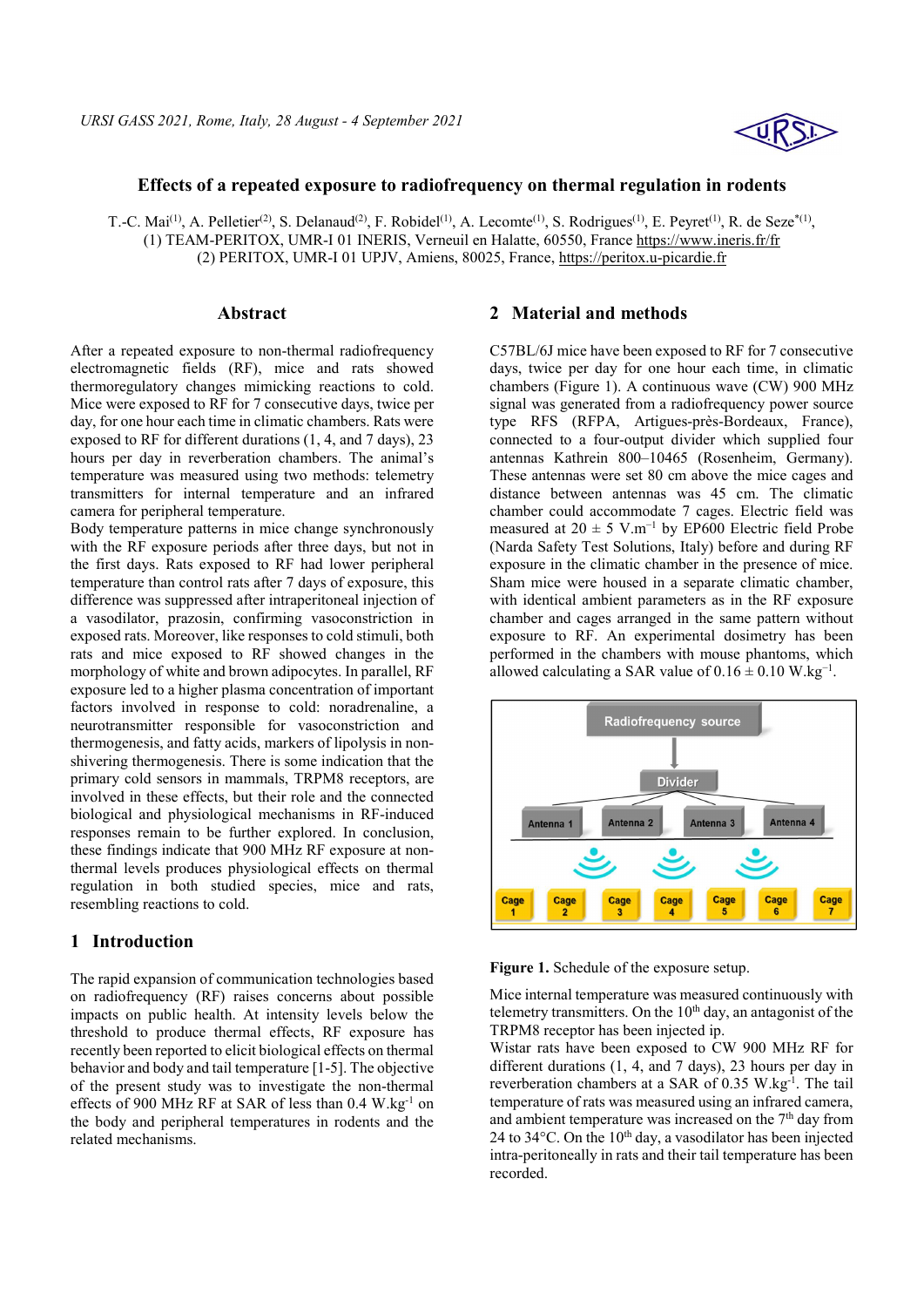# **3 Results**

Body temperature patterns in mice change synchronously with the RF exposure periods after three days, but not in the first days (Figure 2).



**Figure 2.** Mice temperature during the first 6 days of exposure (N=11/12).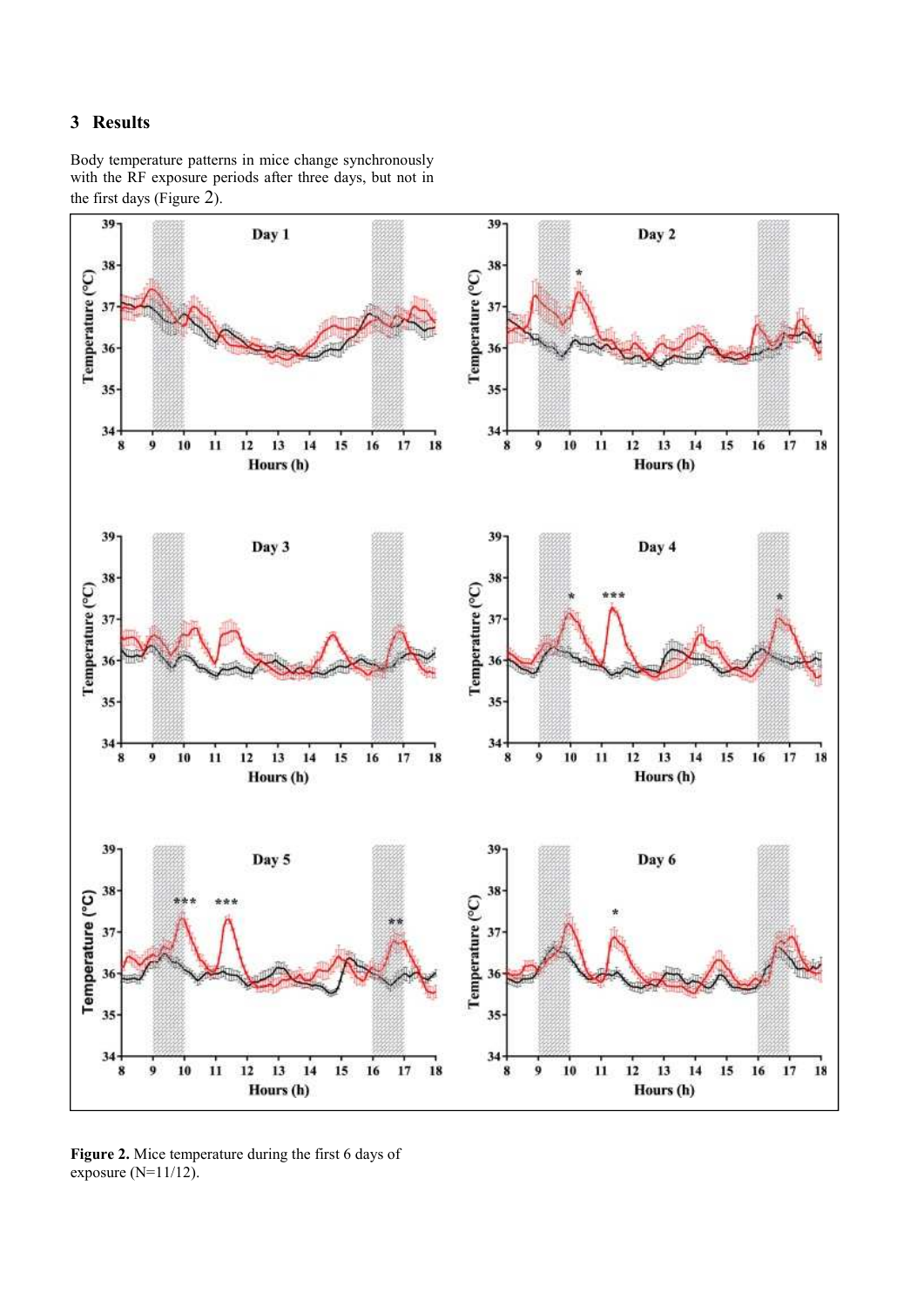Control mice injected with the TRPM8 antagonist AMG2850 showed a temperature decrease, as exposed mice did not (Figure 3).



**Figure 3.** Mice temperature after injection of TRPM8 antagonist. Top: Sham animals (N=6/5); bottom: exposed animals (N=6/6).

Rats exposed to RF had lower peripheral temperature than control rats after 7 days of exposure (Figure 4).



**Figure 4.** Skin temperature of the proximal (Ttail-pro) and distal parts (Ttail-dis) of the tail, at ambient temperatures ranging from 24 to 34  $^{\circ}$ C (N=4/4).

This difference was suppressed after intraperitoneal injection of a vasodilator, prazosin (Figure 5), confirming prior vasoconstriction in exposed rats.



**Figure 5.** Tail skin temperature after prazosin injection at the ambient temperature of 27 °C (N=4/4).

Moreover, like responses to cold stimuli, both rats and mice exposed to RF showed changes in the morphology of white and brown adipocytes (Figure 6).



Figure 6. Change of inguinal white adipose tissue in mice: top left, sham mice; top right, exposed mice; bottom: size of lipid droplets in sham, exposed and cold control mice  $(N=6/6/6)$ .